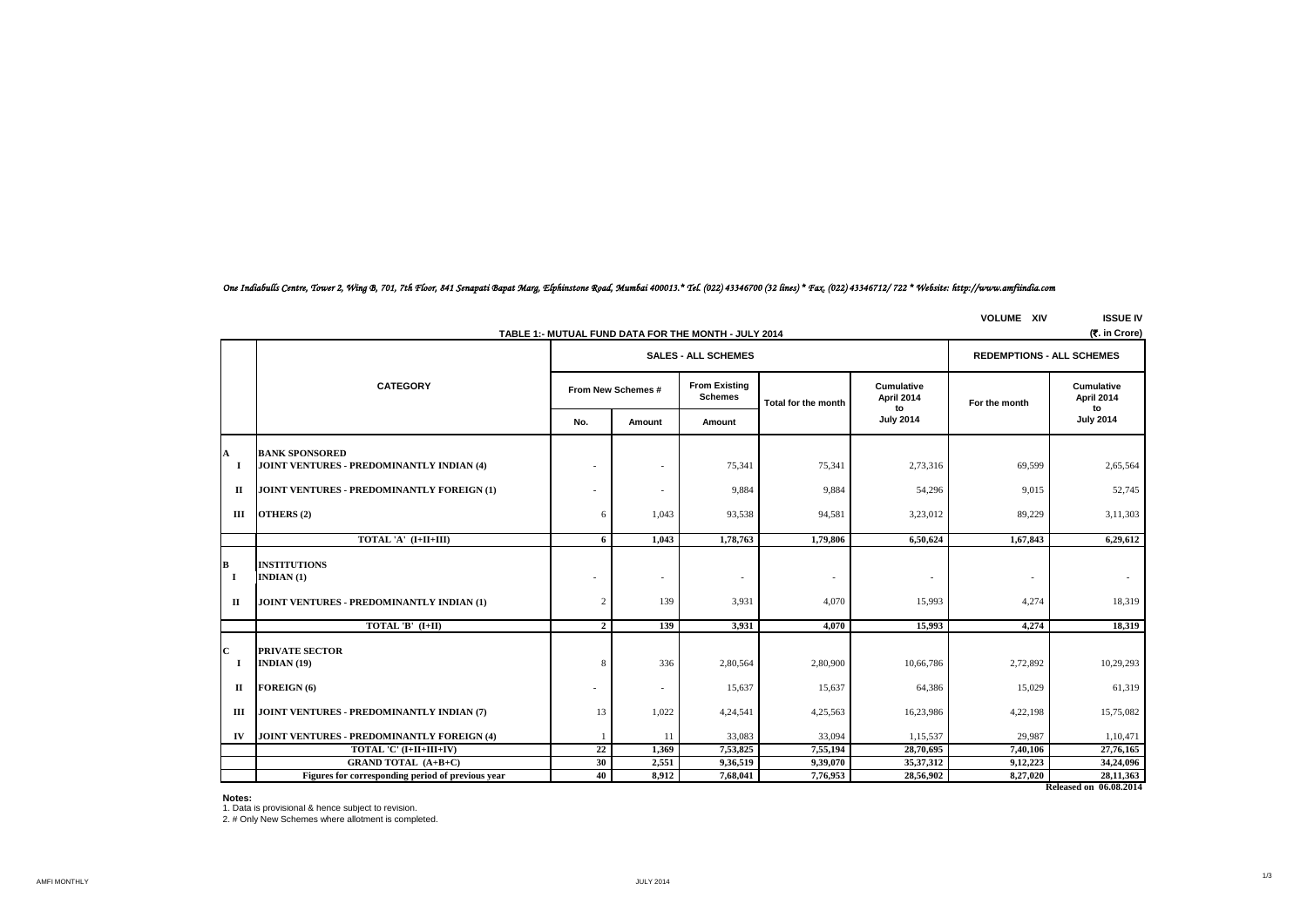## **TABLE 2:- SALES DURING THE MONTH OF JULY 2014 - TYPE AND CATEGORY WISE 2.1 \*NEW SCHEMES LAUNCHED (ALLOTMENT COMPLETED)**

|                                  | Open End             |        | <b>Close End</b>     |        | <b>Interval Fund</b> |        | <b>TOTAL</b>         |        |
|----------------------------------|----------------------|--------|----------------------|--------|----------------------|--------|----------------------|--------|
|                                  | <b>No.of Schemes</b> | Amount | <b>No.of Schemes</b> | Amount | <b>No.of Schemes</b> | Amount | <b>No.of Schemes</b> | Amount |
| <b>INCOME</b>                    |                      | 75     | 26                   | 2,211  |                      |        | 27                   | 2,286  |
| <b>IINFRASTRUCTURE DEBT FUND</b> |                      |        |                      |        |                      |        |                      |        |
| <b>EQUITY</b>                    |                      |        |                      | 254    |                      |        |                      | 254    |
| <b>BALANCED</b>                  |                      |        |                      |        |                      |        |                      |        |
| <b>LIQUID/MONEY MARKET</b>       |                      |        |                      |        |                      |        |                      |        |
| <b>GILT</b>                      |                      |        |                      |        |                      |        |                      |        |
| <b>IELSS - EQUITY</b>            |                      |        |                      |        |                      |        |                      |        |
| <b>GOLD ETF</b>                  |                      |        |                      |        |                      |        |                      |        |
| <b>OTHER ETFS</b>                |                      |        |                      |        |                      |        |                      |        |
| <b>IFUND OF FUNDS INVESTING</b>  |                      | 11     |                      |        |                      |        |                      | 11     |
| <b>OVERSEAS</b>                  |                      |        |                      |        |                      |        |                      |        |
| <b>TOTAL</b>                     |                      | 86     | 28                   | 2,465  |                      |        | 30                   | 2,551  |

## **\*NEW SCHEMES LAUNCHED :**

| <b>OPEN END INCOME:</b>       | Axis Fixed Income Opportunities Fund                                                                                                                                                                                                                                                                                                                                                                                                                                                                                                                                                                                                                                                                                                                                                                                                                                                                                                                                                                         |
|-------------------------------|--------------------------------------------------------------------------------------------------------------------------------------------------------------------------------------------------------------------------------------------------------------------------------------------------------------------------------------------------------------------------------------------------------------------------------------------------------------------------------------------------------------------------------------------------------------------------------------------------------------------------------------------------------------------------------------------------------------------------------------------------------------------------------------------------------------------------------------------------------------------------------------------------------------------------------------------------------------------------------------------------------------|
| <b>OPEN END FOF OVERSEAS:</b> | JPMorgan Emerging Markets Opportunities Equity Offshore Fund                                                                                                                                                                                                                                                                                                                                                                                                                                                                                                                                                                                                                                                                                                                                                                                                                                                                                                                                                 |
| <b>CLOSE END INCOME:</b>      | Birla Sun Life Fixed Term Plan - Series LQ (368 days), DWS Fixed Maturity Plan Series - 72 and DWS Hybrid FTF Series 23, HDFC FMP 371 D June 2014 (3) - Series 31 and<br>HDFC FMP 750D June 2014 (1) - Series 31, ICICI Prudential Capital Protection Oriented Fund - Series VI - 1100 Days Plan B, 1825 Days Plan C and 1100 Days Plan D, ICICI<br>Prudential Fixed Maturity Plan - Series 74 - 367 Days Plan Z, 368 Days Plan Y and 370 Days Plan X, ICICI Prudential Multiple Yield Fund Series VII - 1825 Days Plan B, L&T<br>FMP Series XI - Plan C (1139 days), LIC Nomura MF CPOF Series 4 and LIC Nomura MF FMP 86, Reliance Fixed Horizon Fund - XXVI - Series 30. Series 32 and Series 33,<br>Religare Invesco Fixed Maturity Plan - Series 23 - Plan O (370 days), Sundaram Hybrid Fund Series K, UTI - Capital Protection Oriented Scheme - Series IV - I (1103 days),<br>UTI Fixed Term Income Fund Series XIX - IX (369 days), VII (1095 days), X (367 days), XI (366 days) and XII (366 days) |
| <b>ICLOSE END EQUITY :</b>    | Birla Sun Life Emerging Leaders Fund - Series 3, Sundaram Top 100 Series III                                                                                                                                                                                                                                                                                                                                                                                                                                                                                                                                                                                                                                                                                                                                                                                                                                                                                                                                 |

| <b>2.2 EXISTING SCHEMES</b>                        |                      |          |                      |        |               |                      |                      |              |  |
|----------------------------------------------------|----------------------|----------|----------------------|--------|---------------|----------------------|----------------------|--------------|--|
|                                                    |                      | Open End | <b>Close End</b>     |        |               | <b>Interval Fund</b> |                      | <b>TOTAL</b> |  |
|                                                    | <b>No.of Schemes</b> | Amount   | <b>No.of Schemes</b> | Amount | No.of Schemes | Amount               | <b>No.of Schemes</b> | Amount       |  |
| <b>INCOME</b>                                      | 267                  | 28,251   | 870                  | 251    | 79            | 286                  | 1216                 | 28.788       |  |
| <b>IINFRASTRUCTURE DEBT FUND</b>                   |                      |          |                      |        |               |                      |                      |              |  |
| <b>IEQUITY</b>                                     | 293                  | 16,908   | 31                   |        |               |                      | 324                  | 16,908       |  |
| <b>BALANCED</b>                                    | 26                   | 674      |                      |        |               |                      | 27                   | 674          |  |
| <b>LIQUID/MONEY MARKET</b>                         | 53                   | 8,88,659 |                      |        |               |                      | 53                   | 8,88,659     |  |
| <b>GILT</b>                                        | 46                   | 353      |                      |        |               |                      | 46                   | 353          |  |
| <b>IELSS - EQUITY</b>                              | 38                   | 472      | 14                   |        |               |                      | 52                   | 472          |  |
| <b>GOLD ETF</b>                                    | 14                   |          |                      |        |               |                      | 14                   |              |  |
| <b>OTHER ETFS</b>                                  | 28                   | 631      |                      |        |               |                      | 28                   | 631          |  |
| <b>IFUND OF FUNDS INVESTING</b><br><b>OVERSEAS</b> | 29                   | 33       |                      |        |               |                      | 29                   | 33           |  |
| <b>TOTAL</b>                                       | 794                  | 9,35,982 | 920                  | 251    | 79            | 286                  | 1793                 | 9,36,519     |  |

#### **Notes:**

1. The change in number of existing schemes is because of the maturity and reclassification of some of the existing schemes.

2. ^ Amount mobilised by new plans launched under existing scheme.

| <b>2.3 TOTAL OF ALL SCHEMES</b> |                      |          |                      |        |                          |        |                      |          |
|---------------------------------|----------------------|----------|----------------------|--------|--------------------------|--------|----------------------|----------|
|                                 |                      | Open End | <b>Close End</b>     |        | <b>Interval Fund</b>     |        | <b>TOTAL</b>         |          |
|                                 | <b>No.of Schemes</b> | Amount   | <b>No.of Schemes</b> | Amount | <b>No.of Schemes</b>     | Amount | <b>No.of Schemes</b> | Amount   |
| <b>INCOME</b>                   | 268                  | 28,326   | 896                  | 2,462  | 79                       | 286    | 1,243                | 31,074   |
| <b>INFRASTRUCTURE DEBT FUND</b> |                      |          |                      |        | ۰                        |        |                      |          |
| <b>IEQUITY</b>                  | 293                  | 16,908   | 33                   | 254    | ۰                        |        | 326                  | 17,162   |
| <b>BALANCED</b>                 | 26                   | 674      |                      |        | ۰                        |        | 27                   | 674      |
| <b>LIQUID/MONEY MARKET</b>      | 53                   | 8,88,659 |                      |        |                          |        | 53                   | 8,88,659 |
| <b>IGILT</b>                    | 46                   | 353      |                      |        | ۰                        |        | 46                   | 353      |
| <b>IELSS - EQUITY</b>           | 38                   | 472      | 14                   |        | ۰                        |        | 52                   | 472      |
| <b>GOLD ETF</b>                 | 14                   |          |                      |        | ۰                        |        | 14                   |          |
| <b>OTHER ETFS</b>               | 28                   | 631      |                      |        | $\overline{\phantom{a}}$ |        | 28                   | 631      |
| <b>FUND OF FUNDS INVESTING</b>  | 30                   | 44       |                      |        |                          |        | 30                   | 44       |
| <b>OVERSEAS</b>                 |                      |          |                      |        | $\overline{\phantom{a}}$ |        |                      |          |
| <b>TOTAL</b>                    | 796                  | 9,36,068 | 948                  | 2,716  | 79                       | 286    | 1823                 | 9,39,070 |